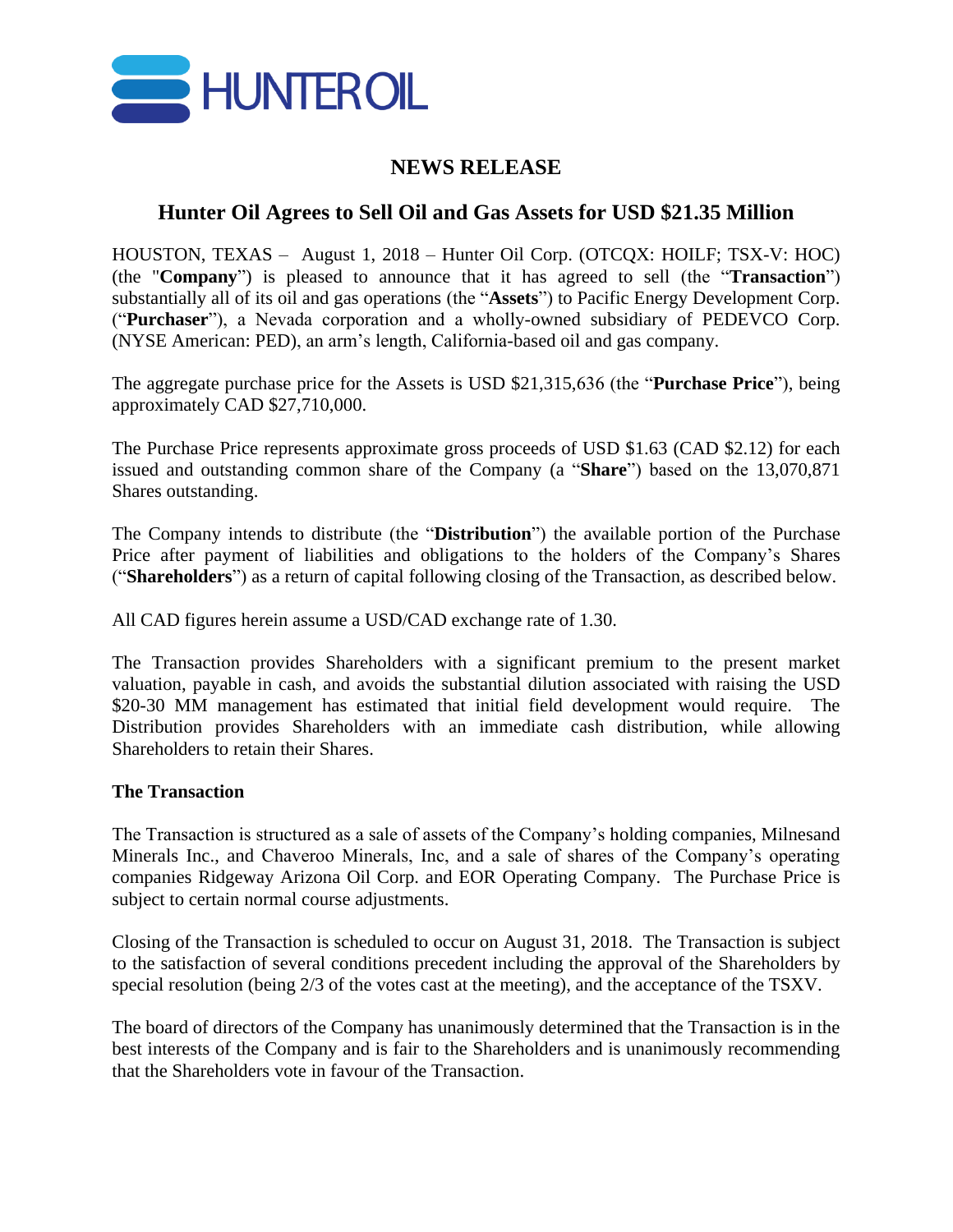Certain directors and shareholders of the Company, who collectively own approximately 68% of the outstanding common shares of the Company, have agreed with the Purchaser to vote their shares in favour of the Transaction.

### **The Distribution**

The Company plans to distribute substantially all of the available portion of the net proceeds of the Transaction to Shareholders as a reduction and return of capital (after payment of Transaction costs, the payment of all liabilities and obligations of the Company and retention of an amount to fund future working capital needs, estimated at USD \$2,500,000). The distribution is planned to be effected as soon as practicable after closing of the Transaction.

It is anticipated that the Distribution to Shareholders subsequent to completion of the Transaction should be approximately USD \$1.25 (CAN \$1.625) per Share.

#### **Other Items**

Upon completion of the Transaction, the Company will not have any significant active business operations or assets other than cash. Following completion of the Transaction and the Distribution the Company plans to seek to locate, evaluate and where advisable negotiate to acquire interests in additional oil and gas properties. There is no guarantee that the Company will be able to identify suitable oil and gas prospects, or that the Company will be able to negotiate acceptable terms for any prospects that it identifies. The TSXV may transfer the Company to the NEX, a separate board of the TSXV, if the Company fails to meet the ongoing minimum listing requirements of the TSXV.

Details of the Transaction and the Distribution, and the risks and procedures associated therewith, will be disclosed in greater detail in the information circular of the Company for the Shareholder meeting which the Company currently anticipates will be mailed to the Shareholders in August 2018 for an Annual General and Special Meeting of Shareholders to take place August 30, 2018.

Copies of the material agreements for the Transaction will be made available under the Company's profile on SEDAR at [www.sedar.com.](http://www.sedar.com/)

## **ON BEHALF OF THE BOARD OF DIRECTORS**

**Andrew Hromyk Executive Chairman (604) 689-3355**

NEITHER TSX VENTURE EXCHANGE NOR ITS REGULATION SERVICES PROVIDER (AS THAT TERM IS DEFINED IN POLICIES OF THE TSX VENTURE EXCHANGE) ACCEPTS RESPONSIBILITY FOR THE ADEQUACY OR ACCURACY OF THIS RELEASE